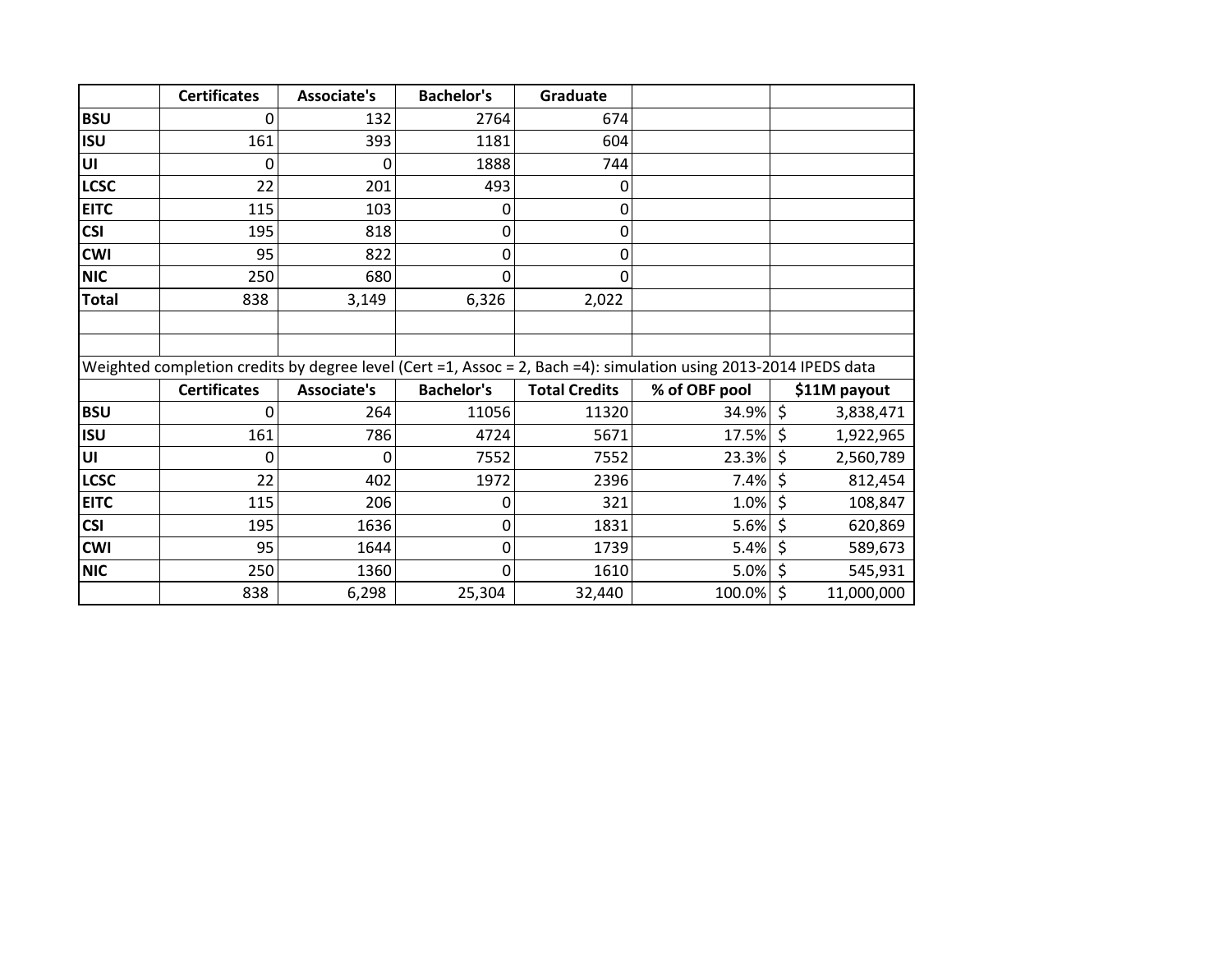|              | <b>Certificates</b>                                                                                              | <b>Associate's</b> | <b>Bachelor's</b> | Graduate             |               |         |              |
|--------------|------------------------------------------------------------------------------------------------------------------|--------------------|-------------------|----------------------|---------------|---------|--------------|
| <b>BSU</b>   | 64                                                                                                               | 166                | 2971              | 717                  |               |         |              |
| <b>ISU</b>   | 192                                                                                                              | 363                | 1123              | 584                  |               |         |              |
| UI           | 0                                                                                                                | 0                  | 1767              | 716                  |               |         |              |
| <b>LCSC</b>  | 17                                                                                                               | 199                | 538               | 0                    |               |         |              |
| <b>EITC</b>  | 98                                                                                                               | 97                 | 0                 | 0                    |               |         |              |
| <b>CSI</b>   | 176                                                                                                              | 763                | 0                 | 0                    |               |         |              |
| <b>CWI</b>   | 161                                                                                                              | 824                | 0                 | 0                    |               |         |              |
| <b>NIC</b>   | 234                                                                                                              | 661                | $\mathbf 0$       | 0                    |               |         |              |
| <b>Total</b> | 942                                                                                                              | 3,073              | 6,399             | 2,017                |               |         |              |
|              |                                                                                                                  |                    |                   |                      |               |         |              |
|              |                                                                                                                  |                    |                   |                      |               |         |              |
|              | Weighted completion credits by degree level (Cert =1, Assoc = 2, Bach =4): simulation using 2014-2015 IPEDS data |                    |                   |                      |               |         |              |
|              | <b>Certificates</b>                                                                                              | <b>Associate's</b> | <b>Bachelor's</b> | <b>Total Credits</b> | % of OBF pool |         | \$11M payout |
| <b>BSU</b>   | 64                                                                                                               | 332                | 11884             | 12280                | 37.6%         | $\zeta$ | 4,132,909    |
| <b>ISU</b>   | 192                                                                                                              | 726                | 4492              | 5410                 | 16.6%         | \$      | 1,820,769    |
| lυι          | 0                                                                                                                | 0                  | 7068              | 7068                 | 21.6%         | \$      | 2,378,779    |
| <b>LCSC</b>  | 17                                                                                                               | 398                | 2152              | 2567                 | 7.9%          | \$      | 863,940      |
| <b>EITC</b>  | 98                                                                                                               | 194                | 0                 | 292                  | 0.9%          | $\zeta$ | 98,274       |
| <b>CSI</b>   | 176                                                                                                              | 1526               | 0                 | 1702                 | 5.2%          | \$      | 572,819      |
| <b>CWI</b>   | 161                                                                                                              | 1648               | 0                 | 1809                 | 5.5%          | \$      | 608,830      |
| <b>NIC</b>   | 234                                                                                                              | 1322               | $\mathbf 0$       | 1556                 | 4.8%          | \$      | 523,681      |
|              | 942                                                                                                              | 6,146              | 25,596            | 32,684               | 100.0%        | \$      | 11,000,000   |